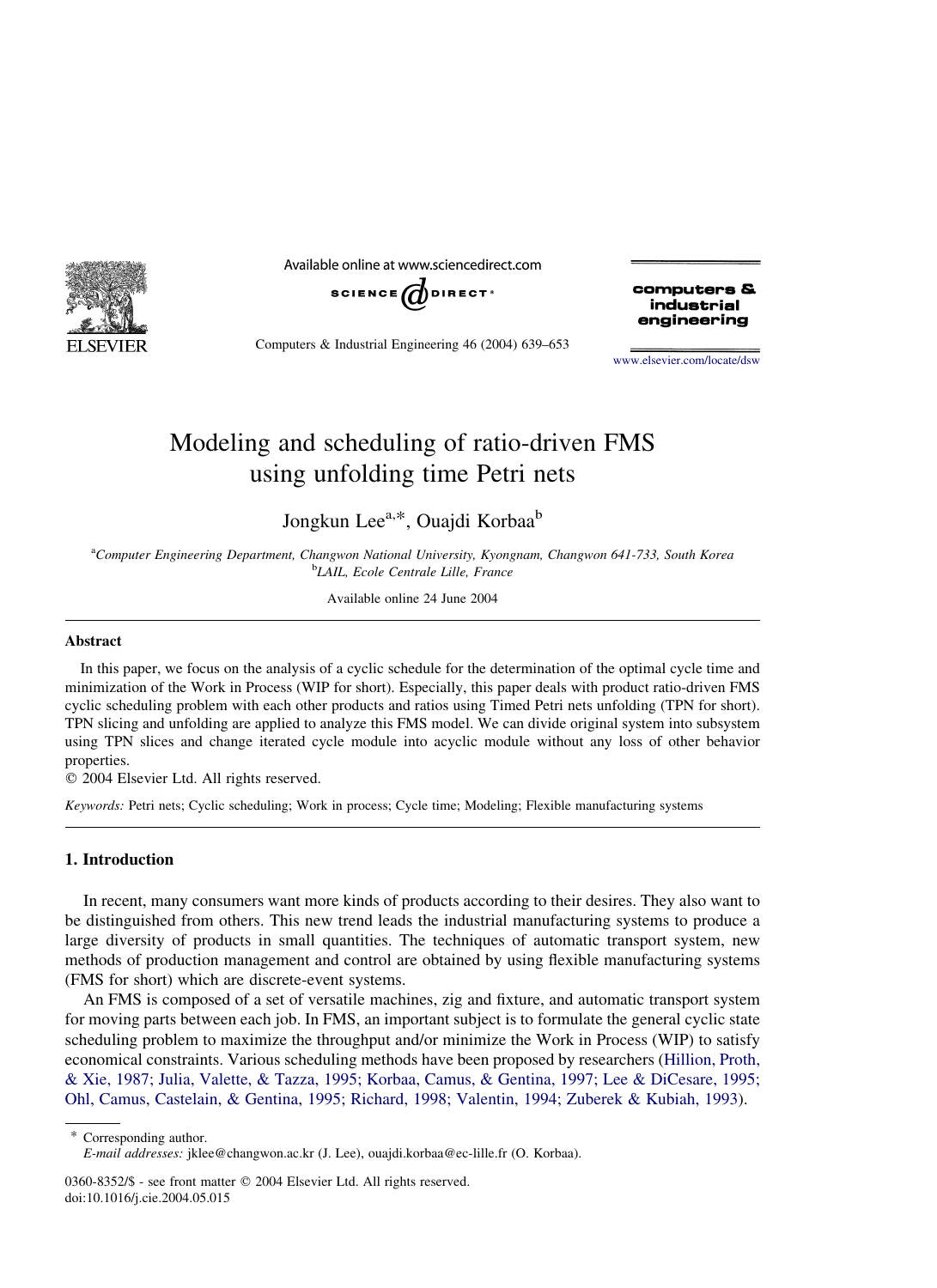#### 640 J. Lee, O. Korbaa / Computers & Industrial Engineering 46 (2004) 639–653

Hillion (1987) proposed a heuristic based on the computation of the feasibility degree from a Petri net (PN for short) model. Also, [Valentin \(1994\)](#page--1-0) advanced this algorithm using Timed Hybrid Petri nets and introduced available interval concepts. These methods are very interesting but they are not able to guarantee obtaining a feasible solution at the end. Korbaa (1997) showed an algorithm to find near optimal solution using a beam search approach and the regrouping algorithms. This algorithm is advanced to calculate time process. Korbaa tried to get optimal solution while minimizing the WIP. Finally, we can summarize the characteristics of these proposed methods like that transformed to event graphs from the Petri nets and search all feasibility schedules to find the best solution. Also, they get one final solution and need long time to find it.

To simplify the calculation process in scheduling problem, it may be a good method to exhibit the sequences process and analyze them. Also, if possible, we want to get all feasible solutions through short calculating time rather than previous works.

To solve these problems, we consider unfolding Petri nets to analyze the sequence process and to explain the reduced process. An 'unfolding' is obtained by unfolding a PN, which has the reachability information and properties of an original net. Structural analysis on 'unfolding' is much easier than on the original net. The advantage of unfolding is that the state space explosion can be avoided since it is based on partial order semantics. Also, to minimize the time analysis, we consider an algorithm to select an environment of shared resources which has priority over everything in the model using the transitive matrix. We analyze the system to get the best solutions based on this environment of shared resources. We divide the model into slices and create a PN slice using this concept. Then we can analyze the deadlock in system, persistence of places and transitions firing from these PN slices using a synthetic analysis method.

This paper is organized as follows. In Section 2, some definitions of Time Petri nets and unfolding are given. In Section 3, Time Petri net slice is presented. In Section 4, we introduce an illustrative model for FMS, and specially emphasize the different ways for obtaining a closed loop model. Also, we introduce the scheduling objectives and outline the problems arising during the transformation of the initial model into an unfolding TPN. Finally, in Section 5, a conclusion is given.

#### 2. Time Petri nets and slices

In this section certain terms which are often used in the latter part of this paper are defined (Carlier  $\&$ [Chretienne, 1988; Liu, Itoh, Miyazawa, & Seikiguchi, 1999; Murata, 1989\)](#page--1-0).

Let  $N = < P, T, I, O, M_o, \tau >$  be a Time Petri net, where:

P is the set of places,

T is the set of transitions, where  $P \cap T = \phi$ ,

 $I: T \rightarrow P^{\infty}$  is the input function,

 $O: T \rightarrow P^{\infty}$  is the output function.

 $M_0 \n\in M : P \rightarrow \mathbb{N}$  is the initial marking, IN is the set of positive integers,

 $\tau : T \to \mathbb{N}$  is a time function which associates at each transition of T a deterministic rational.

The number of occurrences of an input place  $P_i$  in a transition  $t_i$  is defined as  $#(P_i, I(t_i))$ , also the number of occurrences of an output place  $P_i$  in a transition  $t_i$  is defined as  $\#(P_i, O(t_i))$ .